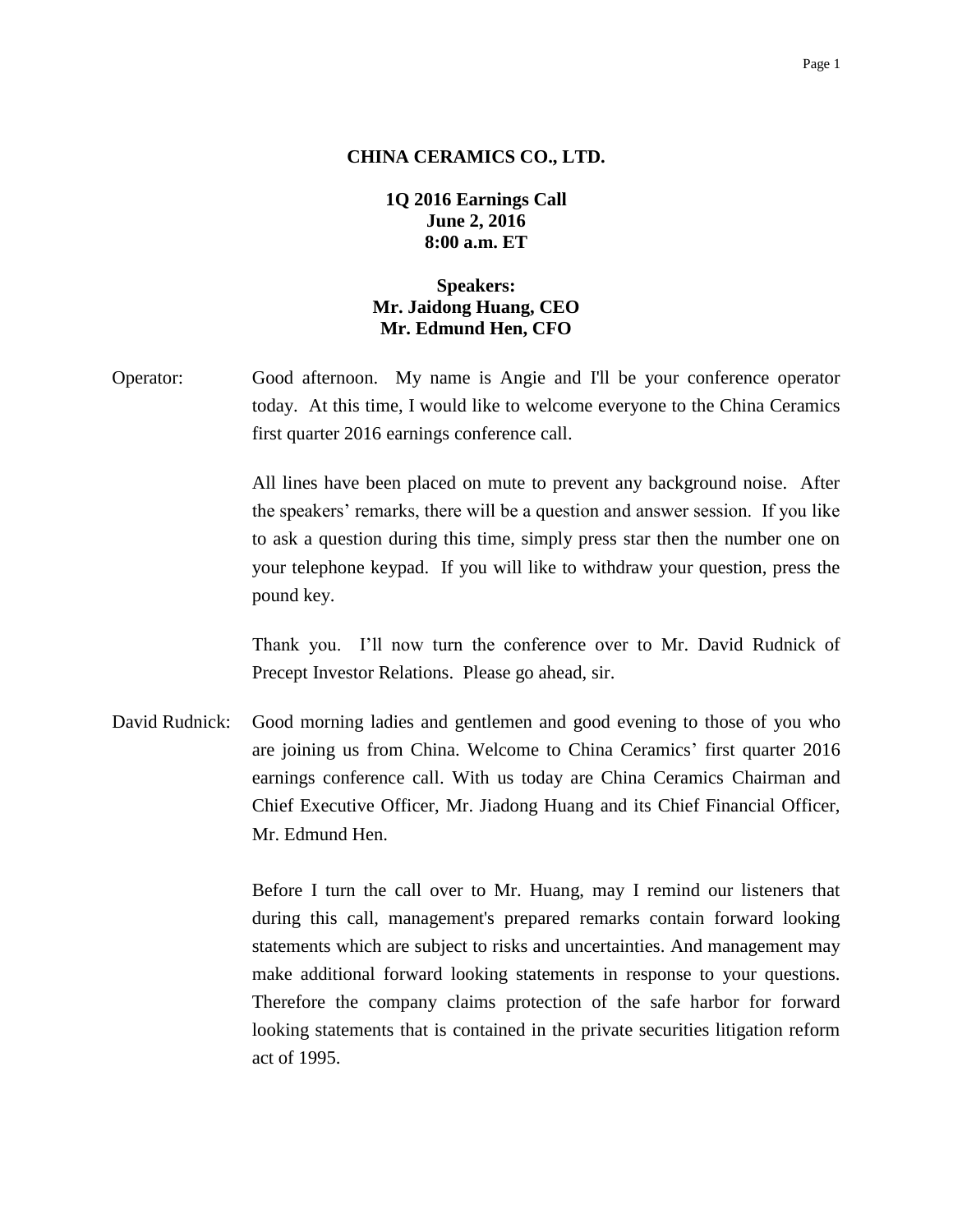Actual results may differ from those discussed today. And we refer you to a more detailed discussion of the risks and uncertainties in the company's filings with the Securities and Exchange Commission. In addition, any projections as to the company's future performance represent management's estimates as of today, June  $2<sup>nd</sup>$ , 2016. China Ceramics assumes no obligation to update these projections in the future as market conditions change. To supplement the financial results presented in accordance with U.S. GAAP, management will make reference to "Earnings before Interest, Taxes, Depreciation and Amortization", which we will call by its abbreviated name, EBITDA. EBITDA is a non-GAAP financial measure reconciled from net income, which the company believes provides meaningful, additional information to better understand its operating performance. A table reconciling net income to EBITDA can be found in the earnings press release issued earlier today.

And now it's my pleasure to turn the call over to China Ceramics' Chairman and CEO, Mr. Jiadong Huang and China Ceramics' CFO, Mr. Edmund Hen. Weijia Dai will be translating for Mr. Huang. Mr. Huang, you may proceed.

Jiadong Huang: (In Chinese)

Weijia Dai: Thank you, David. On behalf of the company, I would like to welcome everyone to our third 2015 earnings conference call.

- Jiadong Huang: (In Chinese)
- Weijia Dai: As anticipated, our first quarter 2016 revenue was substantially down from the year-ago period reflecting the currently challenging market conditions in our sector in China. However, despite a 41% contraction in sales volume compared to the first quarter of 2015, we were able to report a reasonable level of cash flow in the first quarter. In addition, a decrease in our cost of sales including lower depreciation expenses enabled us to achieve improved profitability as compared to the year-ago quarter.

Jiadong Huang: (In Chinese)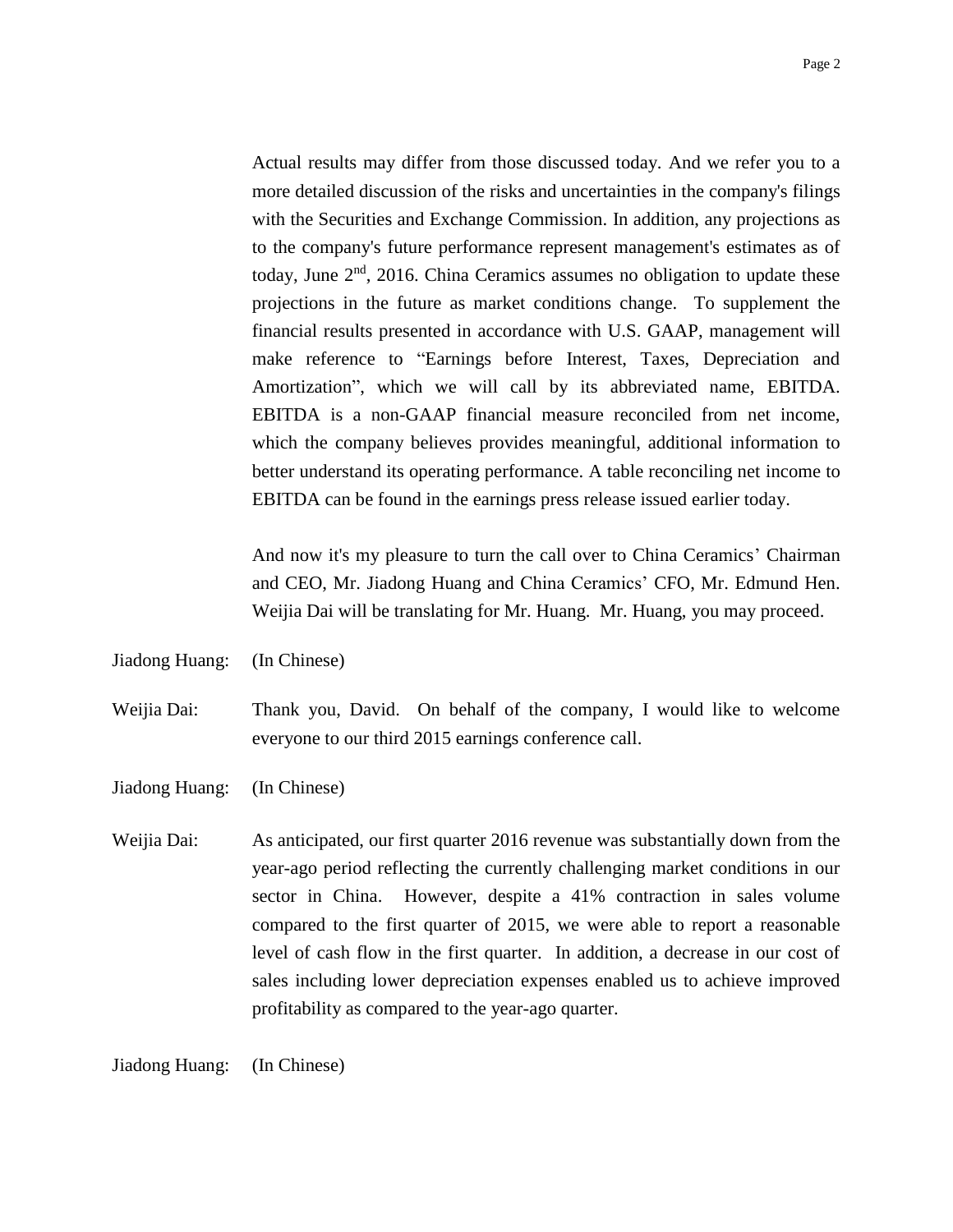- Weijia Dai: In the first quarter, we maintained a reduced utilization of existing plant capacity based on the market environment in order to keep our operating costs low. We utilized production facilities capable of producing 13 million square meters of ceramic tiles per year out of a total annual production capacity of 72 million square meters. We will bring additional capacity online as the business environment improves. Although sales volume in the first quarter was lower than in past periods, we saw sound demand for our higher margin ceramic tiles which sustained the average selling price of our products.
- Jiadong Huang: (In Chinese)
- Weijia Dai: We believe that while China's urbanization and demographic trends are sustainable, occasional volatility will occur due to imbalances in housing supply and demand. We continue to believe that the operating environment for the rest of the year will be challenging due to abundant real estate still in inventory and unsold. However, once the current inventory of real estate properties is worked through the sales channels, we expect that a rebound in the construction and building materials sectors will materialize.

With that, I would like to turn over the call to the Company's Chief Financial Officer, Mr. Edmund Hen, who will discuss the Company's first quarter earnings results in more detail. Thank you!

Edmund Hen: Thank you, Mr. Huang.

Our revenue for the first quarter ended March 31, 2016 was RMB 134.2 million, or US\$ 20.8 million, a decrease of 36.0% from RMB 209.8 million, or US\$ 33.8 million in the first quarter of 2016. The year-over-year decrease in revenue was primarily due to a 41.4% decrease in sales volume to 4.1 million square meters of ceramic tiles from 7.0 million square meters of ceramic tiles in the year-ago quarter slightly offset by a 10.1% increase in average selling price to RMB 32.8 per square meter from RMB 29.8 per square meter in the year-ago quarter.

Our gross profit for the first quarter ended March 31, 2016 was RMB 18.0 million, or US\$ 2.8 million, an increase of 30.4% from RMB 13.8 million, or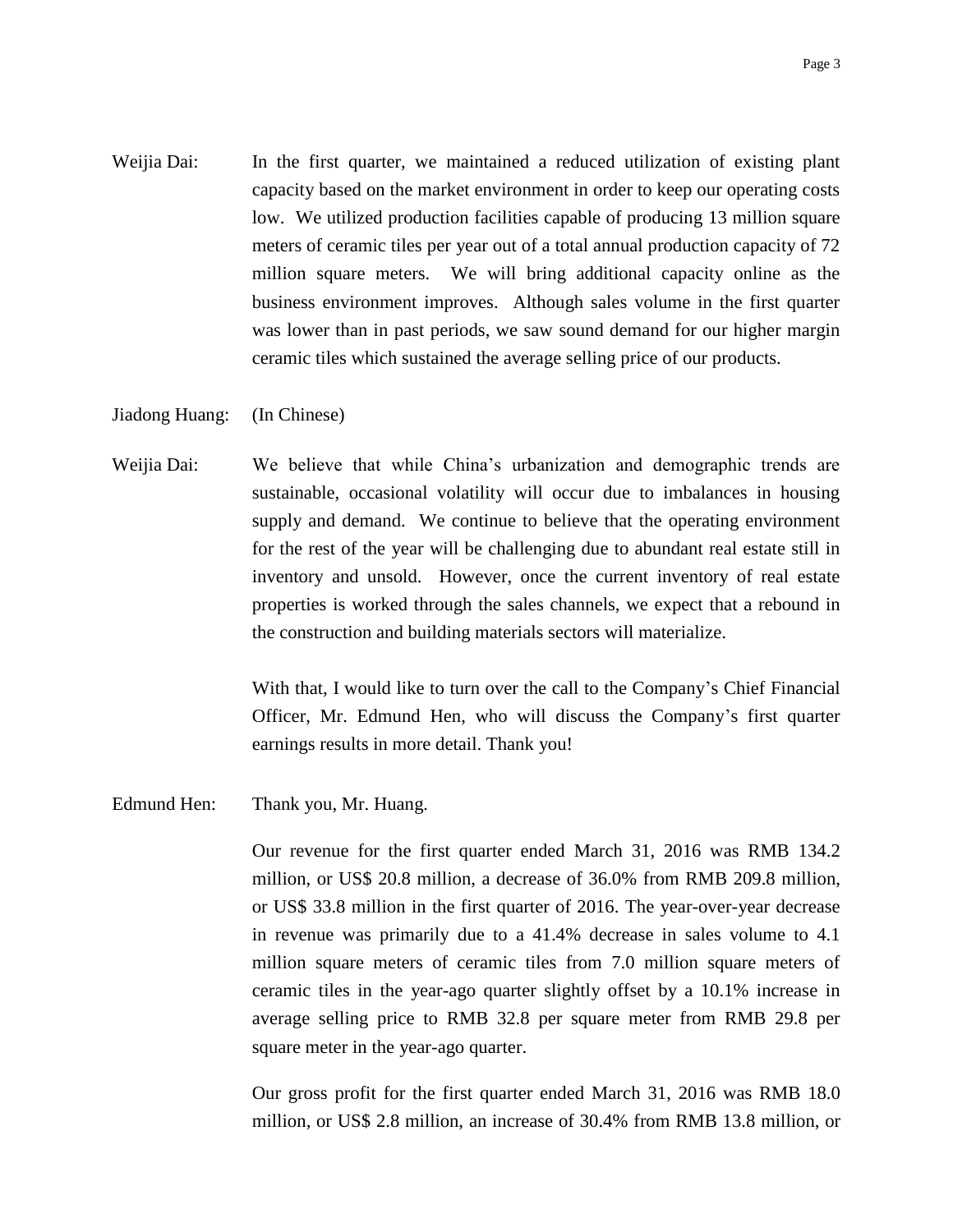US\$ 2.2 million in the year-ago quarter. The gross profit margin was 13.4% for the first quarter compared to a gross profit margin of 6.6% in the year-ago quarter. The improvement in gross margin was primarily driven by the 40.7% decrease in the cost of sales attributable to (i) a decrease in depreciation due to the Company's taking an asset impairment charge in the fourth quarter of 2015 that reduced the value of the Company's plant, property and equipment, and (ii) a 10.1% increase in average selling price.

The profit from operations before taxes for the first quarter of 2016 was RMB 8.5 million or US\$ 1.3 million, up 97.7% from RMB 4.3 million or US\$ 0.7 million in the year-ago quarter. The year-over-year increase in profit from operations was primarily the result of a decrease of RMB 5.9 million in depreciation and amortization in the first quarter of 2016 due to the asset impairment taken in the fourth quarter of 2015 partially offset by the yearover-year increase in selling and distribution and administrative expenses in the current period.

Net profit for the first quarter of 2016 was RMB 6.0 million or US\$ 0.9 million in the current quarter, as compared to RMB 2.8 million or US\$ 0.4 million in the first quarter 2015.

Earnings per fully diluted share for the first quarter of 2016 on a basic and fully diluted basis were RMB 0.28, or US\$ 0.04, and RMB 0.26, or US\$ 0.04, respectively, as compared to basic and fully diluted RMB 0.14, or US\$ 0.02, in the first quarter of 2015.

EBITDA was RMB 18.8 million or US\$ 2.8 million for the first quarter ended March 31, 2016, down 16.4% from EBITDA of RMB 22.5 million or US\$ 3.6 million in the first quarter of 2015. For a detailed reconciliation of EBITDA, a non-GAAP measure to its nearest GAAP equivalent, please see the financial tables at the end of this release.

Turning to our balance sheet, as of March 31, 2016, we had cash and bank balances of RMB 1.5 million, or US\$ 0.2 million, as compared to RMB 0.5 million or US\$ 0.08 million, as of fiscal year end 2015.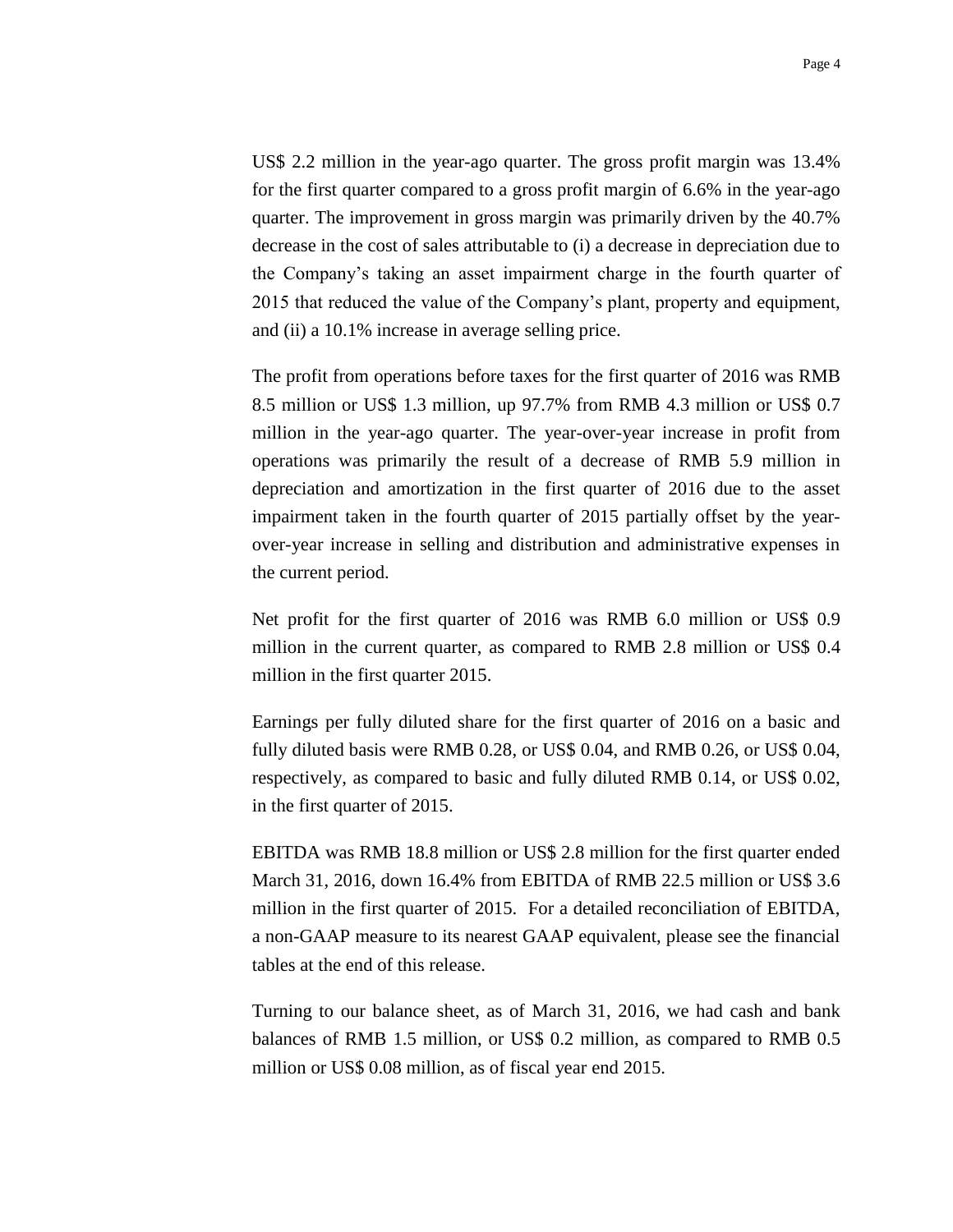As of March 31, 2016, inventory turn was 226 days compared to 131 days as of December 31, 2015. The increase in inventory turnover days was primarily due to the 36.0% decrease in sales in the first quarter of 2016 from RMB 208.3 million from the fourth quarter of 2015. The Company believes that its inventory is within reasonable aging parameters and the currently challenging economic environment has caused a higher inventory turnover than normal.

Trade receivables turnover was 292 days as of March 31, 2016 compared with 163 days as of December 31, 2015. The sequential quarter-over-quarter increase in trade receivables turnover days was primarily due to the 36.0% decrease in revenue to RMB 134.2 million (US\$ 20.8 million) from RMB 208.3 million in the fourth quarter of 2015. The currently challenging economic environment has prompted us to offer extended credit terms to certain customers resulting in a higher trade receivables turnover figure than normal. The Company has sound relationships with its customers and does not believe that it will experience difficulties associated with collections from these accounts.

As a capital expenditures update, we review the level of capital expenditures throughout the year and make adjustments subject to market conditions. Although business conditions are subject to change, we anticipate a modest level of capital expenditures for 2016 other than those associated with minimal upgrades, small repairs and the maintenance of equipment.

Moving on to our business outlook, in the first quarter of 2016, we experienced a substantial contraction in our sales volume compared to the first quarter of 2015 due to the effects of a slowdown in China's construction and real estate sectors. In the first quarter of 2016, the Company's sales volume was 4.1 million square meters of ceramic tiles, a decrease 41.4% as compared to sales volume of 7.0 million square meters of ceramic tiles in the year-ago quarter.

We view the current quarter's decrease in sales volume as due to difficult macroeconomic and real estate conditions in China as evidenced by an increase in unsold housing, a reduction in new construction and a decrease in residential properties sold in recent months. However, the average selling price for our products increased from the first quarter, which we believe is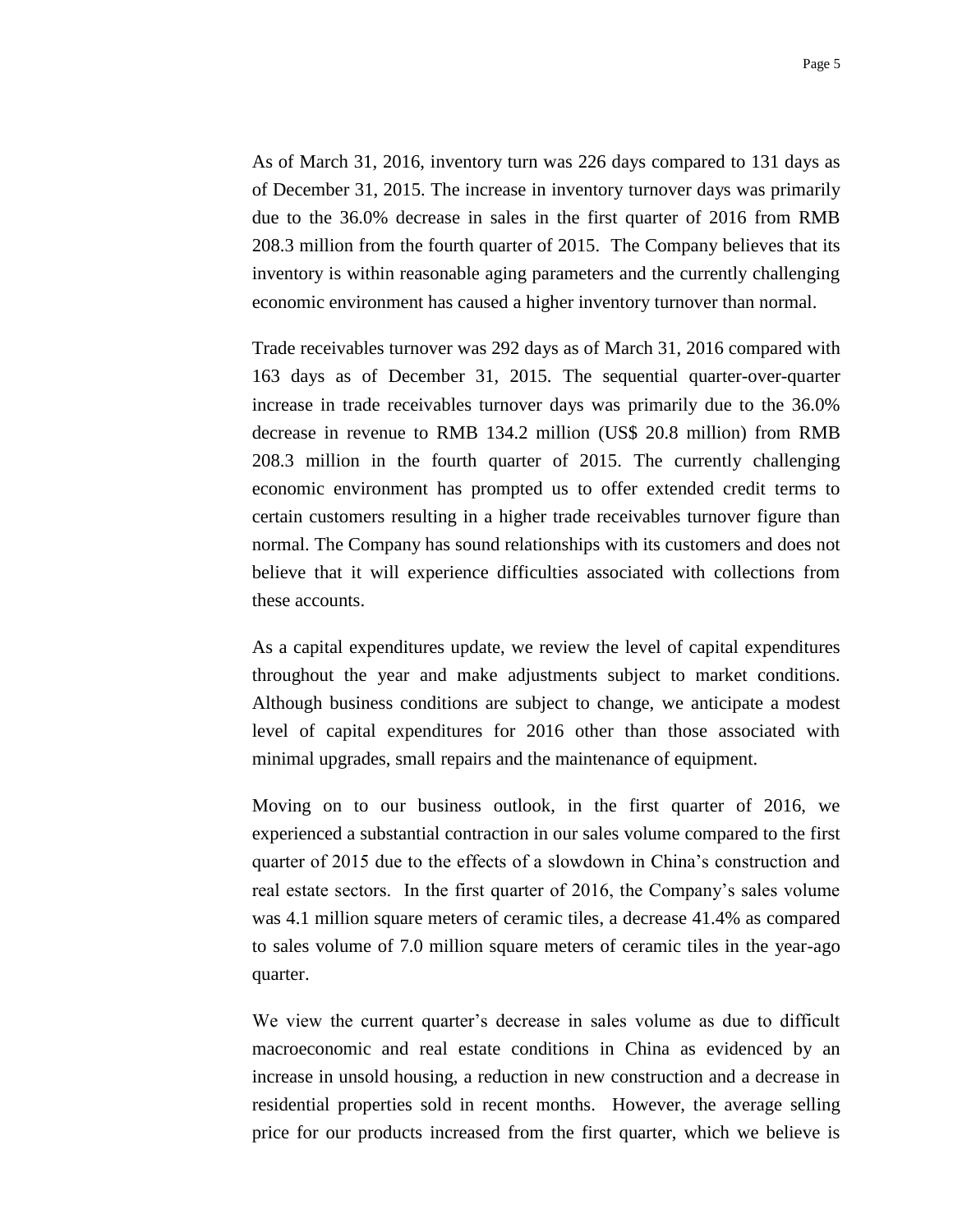attributable to our strong brand name and quality of products and service. In the first quarter, the Company's average selling price per square meter was RMB 32.8, an increase of 10.1% as compared to an average selling price to RMB 29.8 per square meter of ceramic tile in the year-ago quarter.

We expect the currently challenging market conditions to continue for the rest of 2016 as housing construction has recently recorded its first ever declines. Further, as of the end of the first quarter, the number of homes are remain unsold rose 7.4% year-over-year. However, we believe that in the long-term the economic fundamentals for growth are still in place, as the real estate and construction sectors continue to be essential to China's economy.

Over the last two years, the Chinese government has taken a variety of actions to stimulate the real estate sector. The most recent measure was the lowering the reserve requirement ratio for banks of 50 basis points in February 2016 to stimulate the economy as well as to spur mortgage lending. These include lowering the reserve requirement ratio for banks, cutting interest rates repeatedly, reducing the minimum mortgage down payment for first-time buyers and lowering the minimum capital ratio for fixed asset investments. However, there is no assurance that the Chinese government will continue to adopt these or similar measures.

We typically receive orders from customers two months in advance of production on a rolling basis. We enter into a dealership agreement with customers and a sales or purchase contract each time a customer places an order. As of March 31, 2016, our backlog was approximately RMB 136.2 million (US\$ 21.1 million), which represents the next two months of revenue as of the end of the first quarter. This compares to a backlog of two months' revenue of RMB 165.6 million as of March 31, 2015, a year-over-year decrease of 17.7%. Under normal circumstances, our backlog is an indicator of revenues that might be expected in the next quarter, though it is subject to change as a result of unforeseen business conditions and events including credit payment terms.

In our view, the real estate and construction sector will continue to exhibit sound fundamentals long-term due China's urbanization trend and a shift towards a more consumer-led economy. Government support for both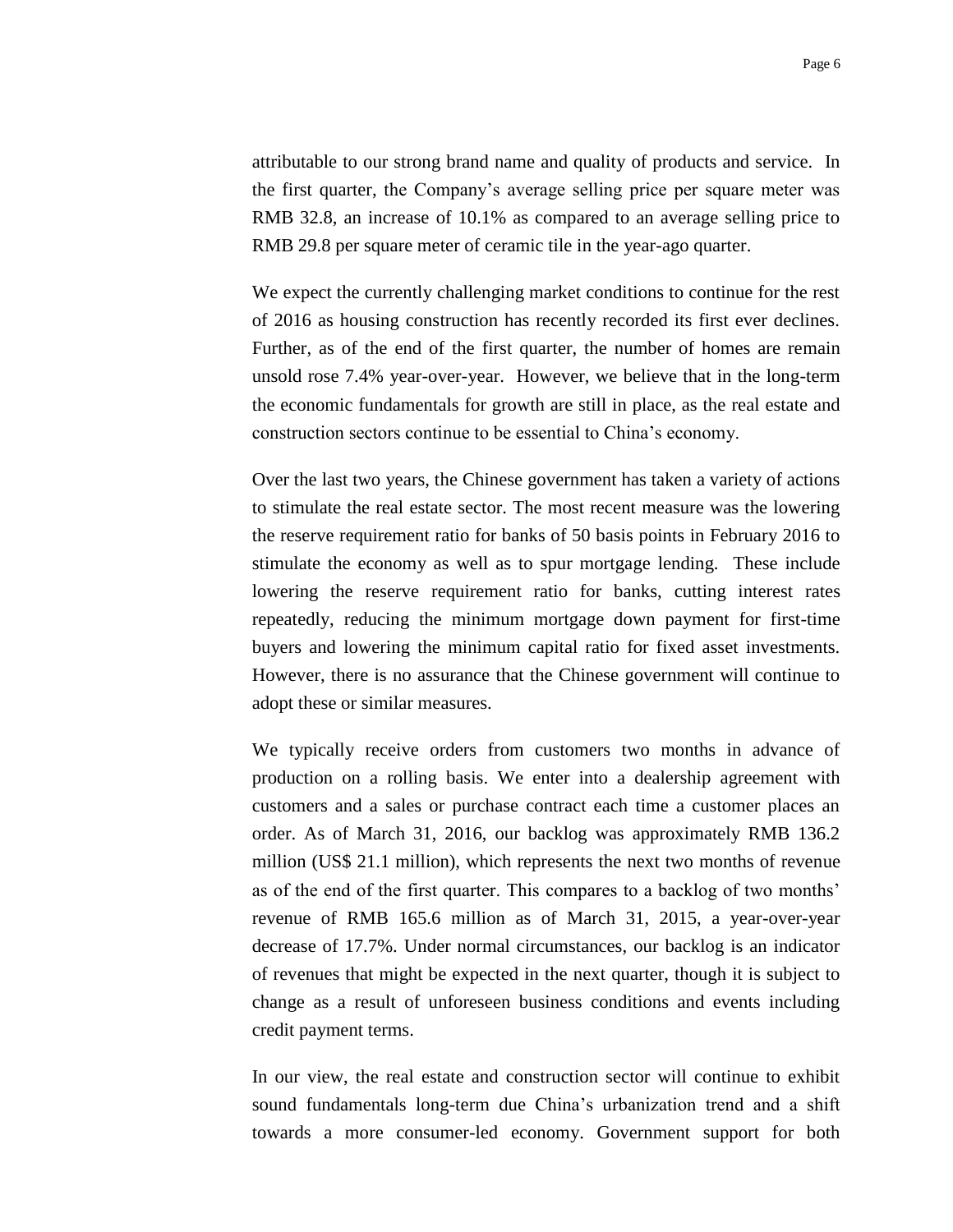affordable and senior housing is also expected to generate opportunities for real estate companies. We believe that our ability to offer our customers' a wide breadth of customized products that include new roofing products gives us a competitive advantage as does our state-of-the-art manufacturing facilities.

As an update to the class action litigation, the Company previously disclosed that it had reached an agreement to settle the outstanding class action litigation brought against the Company for \$850,000, consisting of \$310,000 payable in cash and \$540,000 to be issued in the Company's common shares. On January 6, 2016, the United States District Court for the Southern District of New York held a final hearing to consider approval of the settlement and on April 22, 2016, it issued a final order approving the settlement.

Under the terms of Court's final order approving the settlement issued on April 22, 2016, the number of common shares issuable by the Company is determined by the dividing \$540,000 by the average closing price of the Company's common shares on the ten days preceding the final approval hearing, which would result in the Company being obligated to issue 554,415 common shares, all of which would be freely tradeable.

Since January 6, 2016, the market value of the Company's common stock has dropped substantially. Counsel for the Lead Plaintiffs in the litigation has sought to renegotiate the date for the determination of the number of shares issuable in the settlement. The Company believes that the settlement is final and binding, and cannot be modified without the Company's consent, and the Company has refused to agree to such a modification.

More recently, Lead Plaintiffs have notified the Court of their intention to ask the Court to modify the formula governing the number of shares issuable by the Company in the settlement, such that the number of shares would be determined by the dividing \$540,000 by the average closing price of the Company's common shares on the ten days preceding the final approval order, which would increase the number of shares issuable by the Company in the settlement by 734,368 common shares.